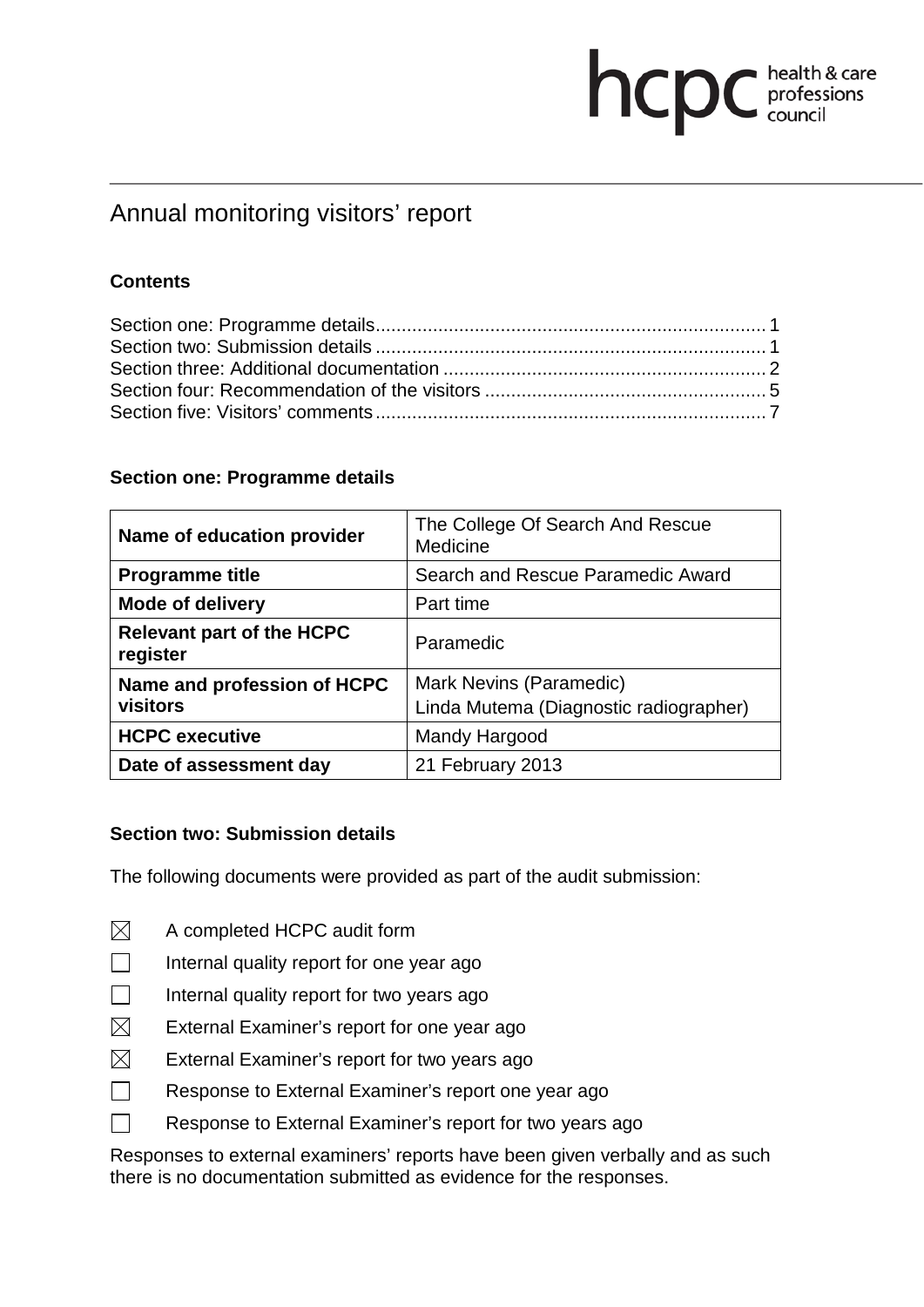Internal quality checks have in the past been conducted via verbal discussion and agreement with the Managing Director and the Head of Military Search and Rescue Medicine. As such no reports have been submitted to be reviewed.

- Email: from Will Hughes, Managing Director to the HPC discussing the audit submission, dated 20 February 2013
- All hospital letter/document
- Clinical attachment guide and memorandum of understanding
- Complaints Form
- Contact/Consent Form
- Business plan
- Inventory document
- Paramedic SOPs Cross Referencing Document
- Course guide 4 and course timetables (basic, inter and paramedic)
- Enrolment form
- Programme leader Curriculum vitae
- Faculty membership
- Management policy
- Memorandum Covering Letter
- Placement reflection/feedback form.
- Relationship to IHCD Syllabus for paramedic and intermediate (Paramedic-IHCD)
- TO's & EO's Paramedic 4 IIEC 3 Basic 3

#### **Section three: Additional documentation**

- $\Box$ The visitors agreed that no further documentation was required in order to make a recommendation.
- $\boxtimes$ The visitors agreed that additional documentation was required in order to make a recommendation. The standards of education and training (SETs), for which additional documentation was requested, are listed below with reasons for the request.

# **3.2 The programme must be effectively managed.**

**Reason:** In reading the course management documentation the visitors noted that as part of the management structure of the education provider there were three committees, the medical sub-committee, the medical steering committee and the college of search and rescue medicine (COSARM) education committee. The visitors also noted that each of these committees publish minutes of their meetings. However, from the documentation provided the visitors could find no evidence of these meetings occurring or that the minutes of meetings were being produced to enable accurate and reliable monitoring of the programme. As such the visitors were unclear about how the programme was continuing to be managed. Therefore the visitors require further evidence of how the stated management structures of the education provider are operating to ensure that the programme is effectively managed.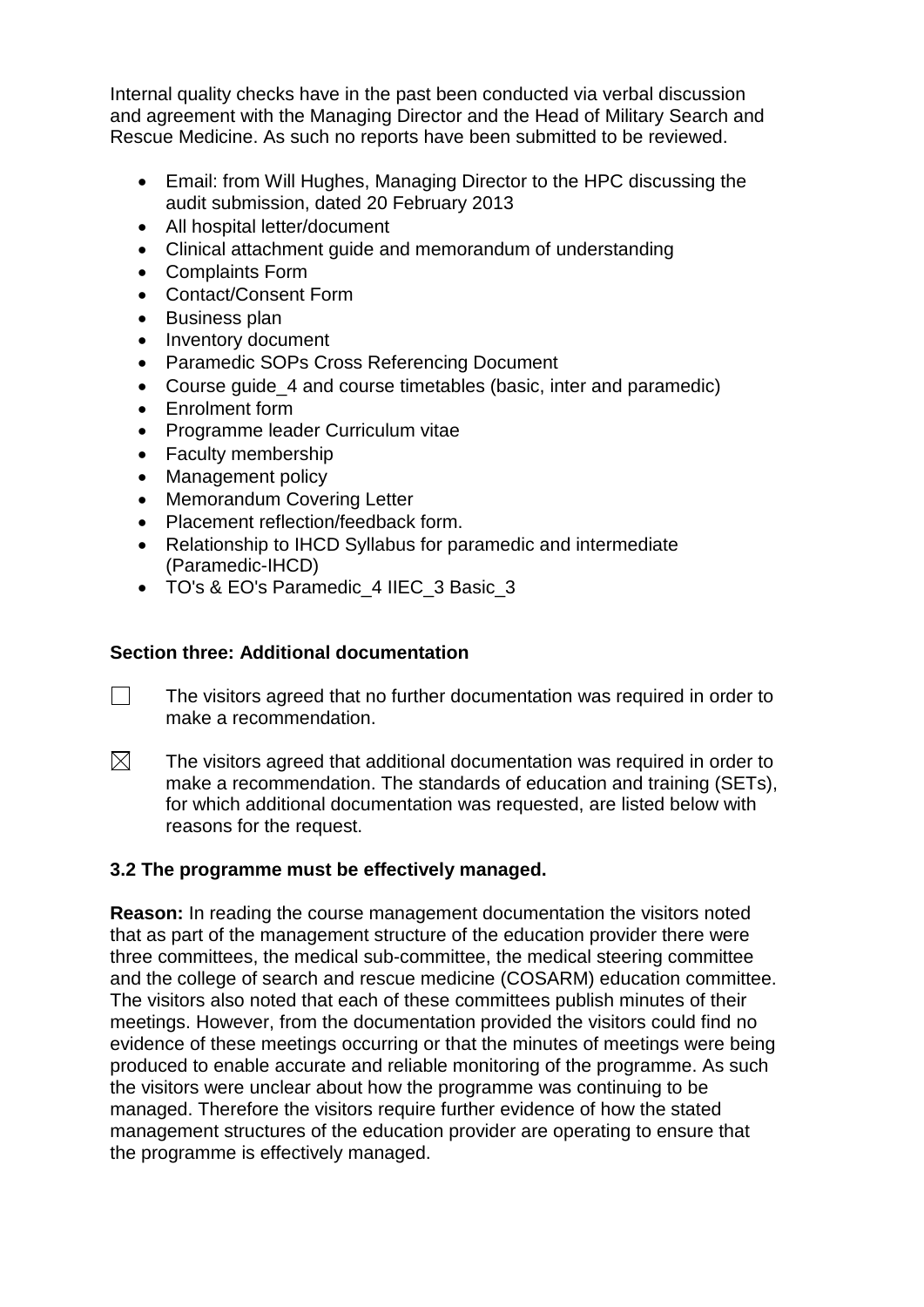**Suggested documentation**: Documentation to provide further evidence of how the management structure of the education provider works and ensures that the programme is effectively managed.

#### **3.3 The programme must have regular monitoring and evaluation systems in place.**

**Reason:** In reading the course management documentation the visitors noted that as part of the management structure of the education provider there were three committees, the medical sub-committee, the medical steering committee and the college of search and rescue medicine (COSARM) education committee. The visitors also noted that each of these committees publish minutes of their meetings. However, from the documentation provided the visitors could find no evidence of these meetings occurring or that the minutes of meetings were being produced to enable accurate and reliable monitoring of the programme. The visitors therefore were unsure how the regular monitoring and evaluation systems employed by the education provider were being used to ensure the quality of the programme was being maintained.

**Suggested documentation:** Documentation to clearly identify how the identified committee structure of the education provider ensures that the programme is regularly monitored and evaluated.

#### **3.5 There must be an adequate number of appropriately qualified and experienced staff in place to deliver an effective programme.**

**Reason:** In their reading of the documentation the visitors noted that there had been changes to staffing for the programme. No evidence had been provided to support the changes in staffing and the visitors could not determine if, as a consequence of these changes, there was an adequate number of staff to deliver an effective programme. The visitors therefore require further evidence of the staffing for the programme and how the changes have affected how the programme continues to meet SET 3.5.

**Suggested documentation:** Documentation to identify the current level of staffing and their roles in programme delivery. This could include staff curriculum vitae.

#### **3.6 Subject areas must be taught by staff with relevant specialist expertise and knowledge.**

**Reason:** In their reading of the documentation the visitors noted that there had been changes to staffing for the programme. No evidence had been provided to support the changes in staffing and the visitors could not determine if as a consequence of these changes, subject areas were being taught by staff with the relevant specialist expertise and knowledge. The visitors therefore require further evidence of the staffing for the programme and how the changes have affected how the programme continues to meet SET 3.5.

**Suggested documentation:** Documentation to demonstrate staffing levels for the programme and identification of what roles individual staff take in programme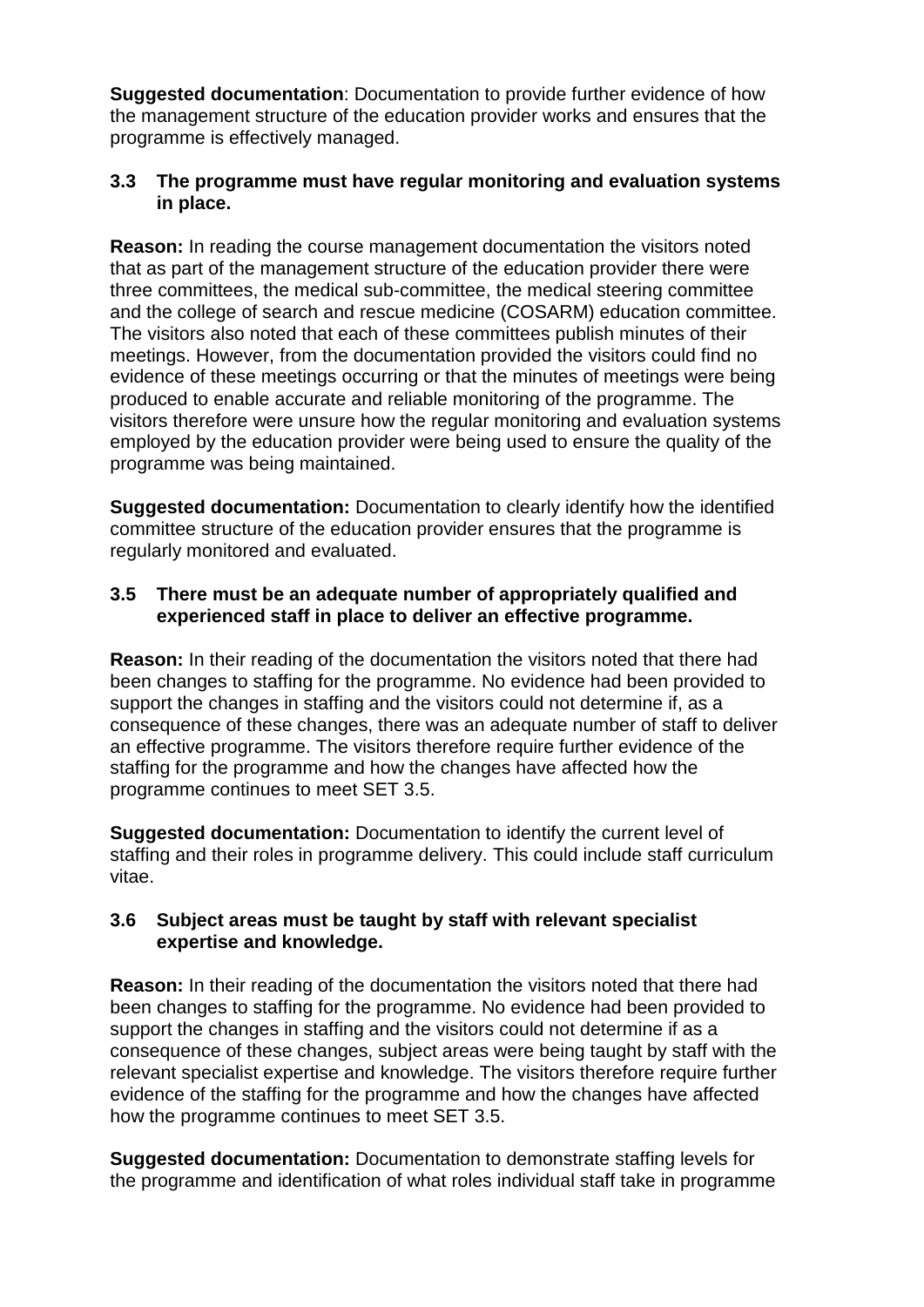delivery including the subject areas they teach. This could include staff curriculum vitae.

#### **4.5 The curriculum must make sure that students understand the implications of the HCPC's standards of conduct, performance and ethics.**

**Reason:** The visitors were directed in the audit mapping document to introduction to each set of 'Training and Enabling Objectives'. However the visitors considered that it was not explicit that the HCPC's standards of conduct performance and ethics were being taught to the students to allow them to understand the implications of the standards.

**Suggested documentation:** Documentation demonstrating how students understand the implications of the HCPC's standards of conduct, performance and ethics.

#### **6.6 There must be effective monitoring and evaluation mechanisms in place to ensure appropriate standards in the assessment.**

**Reason:** From the visitors reading of the documentation provided, they noted that as part of the management structure of the education provider there were three committees, the medical sub-committee, the medical steering committee and the college of search and rescue medicine (COSARM) education committee. The visitors also noted that each of these committees publish minutes of their meetings. However, from the documentation provided the visitors could find no evidence of these meetings occurring or that the minutes of meetings were being produced to enable accurate and reliable monitoring of the assessment programme. The visitors could determine that there was only one form of assessment, examination, for the programme but it was not clear how these examinations were effectively monitored. The visitors therefore require further evidence to determine how the monitoring and evaluation of the assessments employed by the programme ensure that the required standards are maintained.

**Suggested documentation:** Documentation to provide further evidence of the effective monitoring and evaluation mechanisms that the education provider has in place to ensure appropriate standards in the assessment.

#### **6.7 Assessment regulations must clearly specify requirements for student progression and achievement within the programme.**

**Reason:** From the documentation provided by the education provider to demonstrate that it still meets the standard the visitors were unable to determine how students currently on the programme are currently informed about the relevant dates for assessment. Included within the course guide (p4) dates for a assessments are stated as occurring in 2009. As a consequence the visitors could not determine if there was any guidance on relevant dates requirements for students to progress through the programme. The visitors therefore require detailed information of the requirements for progression through the current programme, what assessments are required and when these will take place.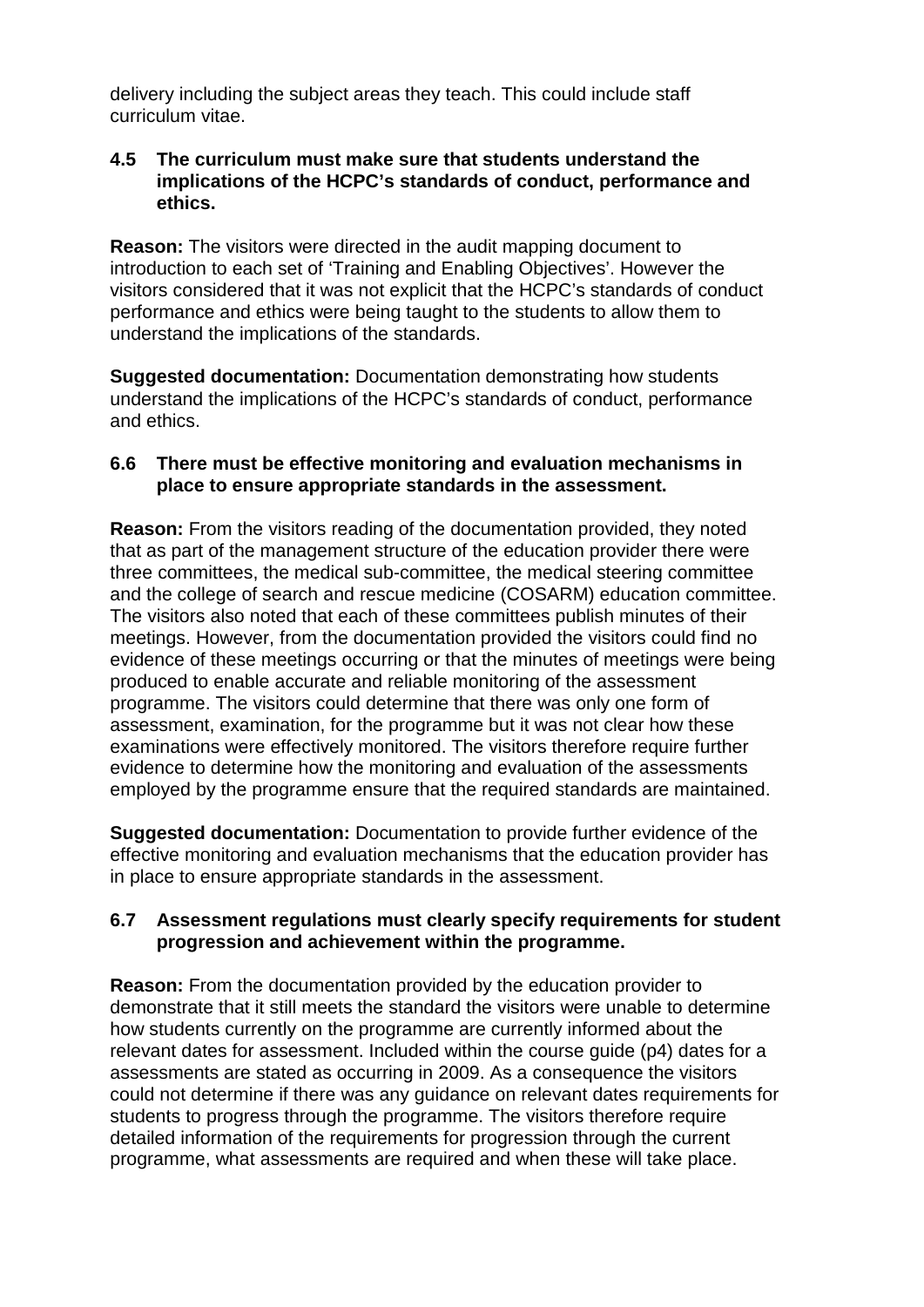**Suggested documentation:** Documentation to evidence the relevant assessment dates and guidance for students which details the pass and fail criteria to allow them to demonstrate how they progress through the practice element of the programme.

#### **Section four: Recommendation of the visitors**

To recommend a programme for ongoing approval, the visitors must be assured that the programme meets all of the standards of education and training (SETs) and that those who complete the programme have demonstrated an ability to meet our standards of proficiency (SOPs) for their part of the Register.

The visitors agreed to recommend to the Education and Training Committee that:

- $\Box$ There is sufficient evidence to show the programme continues to meet the standards of education and training and that those who complete the programme will continue to demonstrate an ability to meet the standards of proficiency.
- $\boxtimes$ There is insufficient evidence to determine if or how the programme continues to meet the standards of education and training listed. Therefore, a visit is recommended to gather more evidence and if required place conditions on ongoing approval of the programme.

#### **3.1 The programme must have a secure place in the education provider's business plan.**

**Reason:** The visitors remain unclear where and how the programme is embedded in the education provider's business plan. Within the additional documentation provided there were notes that suggested that the contracts for providing the paramedic education were still in negotiation with a number of interested parties. However the visitors could find no information to indicate any conclusion to those discussions. Further information provided by the education provider indicates that the Managing Director is solely responsible for ensuring that the education provider remains viable and as such could be at risk of not being so should those contracts not come to fruition. As such the visitors cannot determine that this programme is secure within the business or the overall strategic direction of the company's medium and long term business plans. The visitors recommend that a visit takes place to gather evidence that demonstrates that the programme does have a viable and secure place within the education provider's business plan.

#### **3.3 The programme must have regular monitoring and evaluation systems in place.**

**Reason:** The visitors could not identify additional evidence in the documentation provided to support how the programme continues to meet this SET. There was a description of which personnel were responsible for each of the policy areas and the committees that are responsible for internal and external quality monitoring. However, this was not clearly linked to any outcomes as no supportive notes or documentation to show the visitors that those committees had sat and took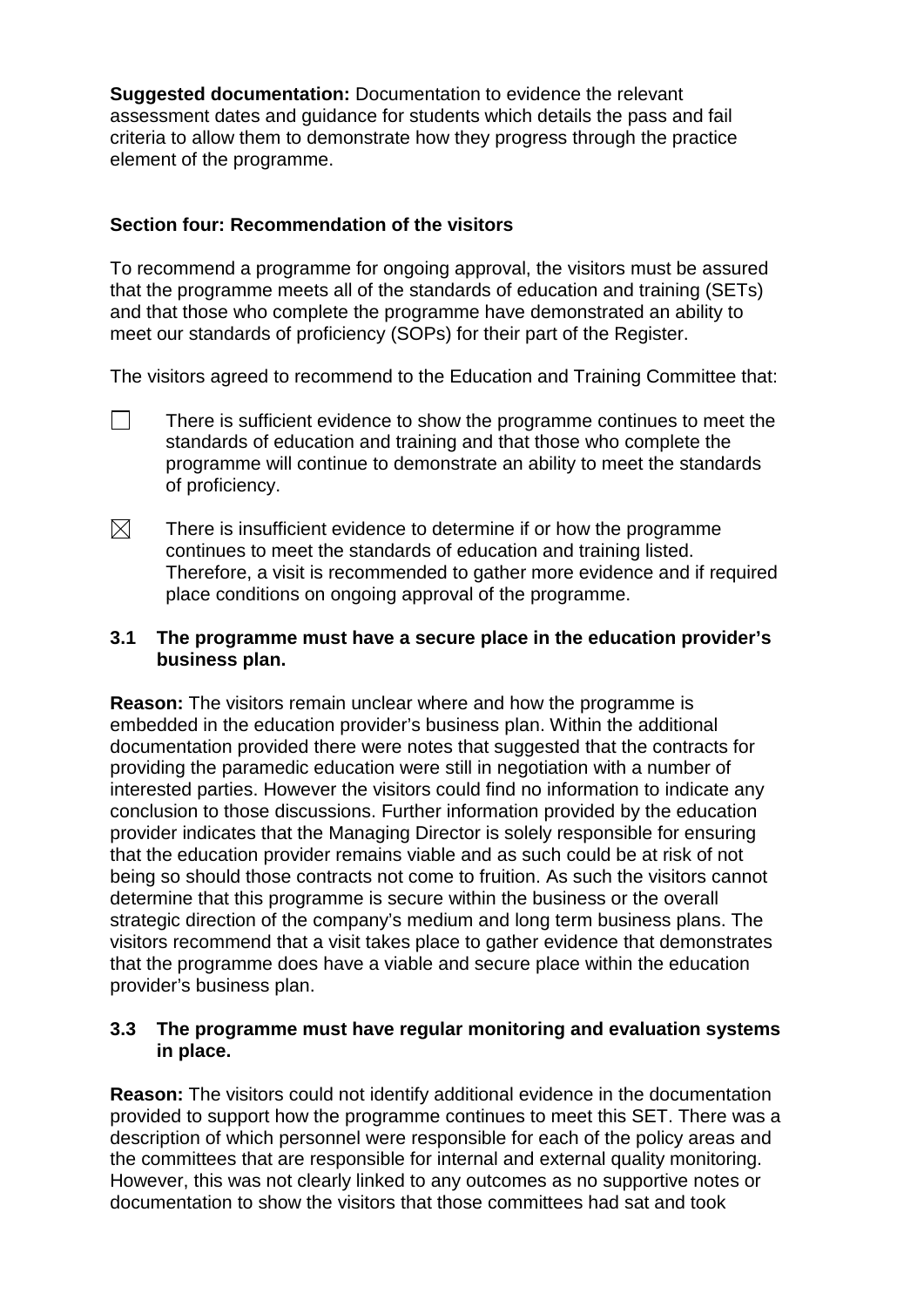decisions was provided. As such the visitors were provided with no evidence that the programme continues to have effective evaluation systems in place. The visitors therefore recommend that a visit takes place to gather evidence that demonstrates that the programme does have regular monitoring and evaluation systems in place.

#### **3.5 There must be an adequate number of appropriately qualified and experienced staff in place to deliver an effective programme.**

**Reason:** The education provider has clearly stated that the level of staff available to provide the programme is too low and that it is waiting for contracts to be awarded to return to full establishment. However, the result of the contract negotiation will not be known until the end of March 2013 when, as stated in the additional documentation, they will begin to return the number of education staff to previous levels. However, because of this situation and the evidence provided, the visitors could not be satisfied that the programme has sufficient number of appropriately skilled and qualified staff available able to deliver the programme. From the curriculum vitae provided that there is also a lack of HCPC registered Paramedic input to the programme. The visitors were therefore unclear how the programme could meet this SET and ensure that there is an adequate number of appropriately qualified or experienced staff in place to deliver an effective paramedic programme**.** The visitors recommend that a visit takes place to gather evidence that demonstrates that the programme has sufficient, suitably qualified, staff to run the programme effectively.

#### **3.6 Subject areas must be taught by staff with relevant specialist expertise and knowledge.**

**Reason:** As highlighted in SET 3.5 the visitors were unable to determine what HCPC registered paramedic input there would be into the programme. While the teaching team comprise doctors, nurses and other medically trained staff the visitors are unclear how they will be able to provide the relevant specialist expertise and knowledge required by a paramedic. The visitors were also unclear how, with the make-up of the staffing team how students could gain the breadth of experience needed to meet all of the required SOPs for paramedics. The visitors recommend that a visit takes place to gather evidence that demonstrates that the subject areas are taught by staff with the relevant specialist expertise and knowledge.

#### **4.5 The curriculum must make sure that students understand the implications of the HCPC's standards of conduct, performance and ethics.**

**Reason:** The education provider has stated that in each of their 'TOs' and 'EOs' (module descriptors) there is an introductory paragraph which informs the faculty that candidates must be aware of the need to ensure they are operating within the spirit of the HCPC's standards of conduct, performance and ethics. In addition they point to the course guide and a specific paragraph which notes that all elements within the course will be taught with reference to the relevant areas of the HCPCs standards and it is the candidates responsibility to familiarise themselves with them. However, visitors could not determine how students would understand the implications of the standards of conduct performance and ethics